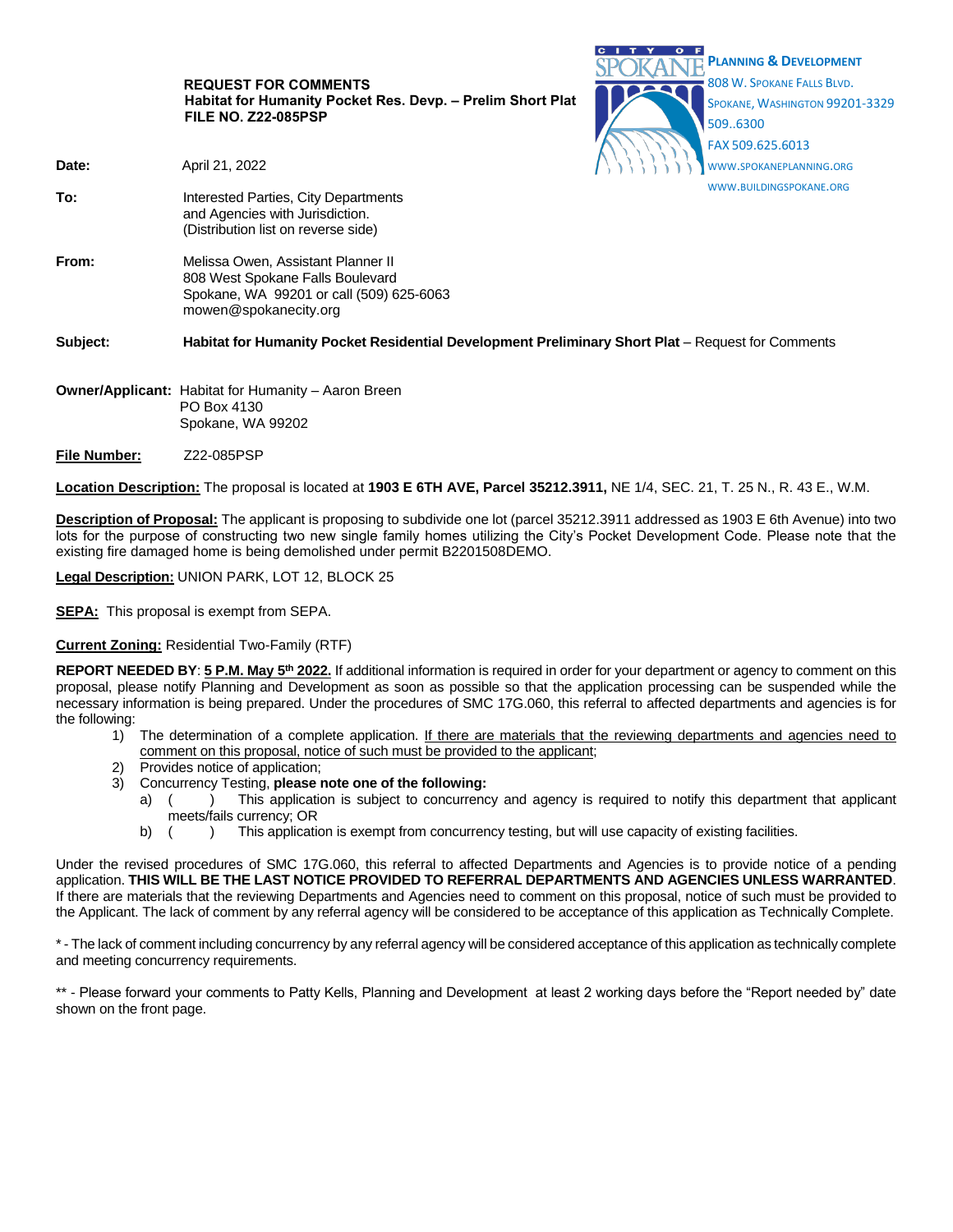## **DISTRIBUTION LIST FOR COMMENTS PROJECT NAME: "Habitat for Humanity Pocket Res. Development Preliminary Short Plat" FILE No.: Z22-085PSP**

# *E-mail Copies*

## **City Departments**

- Asset Management, Attn: Dave Steele
- Building Department, Attn: Dermott Murphy
- City Attorney, Attn: James Richman
- City Treasurer: Jake Hensley
- Code Enforcement, Attn: Luis Garcia
- Construction Management, Attn: Joel Graff\* \*\*
- Engineering Services, Attn: Dan Buller\* \*\*
- Fire Dept., Attn: Dave Kokot \*
- GIS, Attn: Steven Allenton
- Historic Preservation, Attn: Megan Duvall
- Integrated Capital Management, Attn: Marcia Davis\* \*\*
- Integrated Capital Management, Attn: Katherine Miller \* \*\*
- Library Services, Attn: Dana Dalrymple\*
- Neighborhood Services, Attn: ONS Team
- Parks Dept., Attn: Garrett Jones\*
- PCED, Attn: Theresa Sanders
- Planning & Development, Attn: Kris Becker
- Planning & Development, Attn: Eldon Brown\*\*
- Planning & Development, Attn: Patty Kells\*
- Planning & Development, Attn: Louis Meuler
- Planning & Development, Attn: Dean Gundersen
- Planning & Development, Attn: Mike Nilsson\*\*
- Planning & Development, Attn: Tami Palmquist
- Planning & Development, Attn: Erik Johnson
- Planning & Development, Attn: Joelie Eliason
- Police Department, Attn: Sgt Chuck Reisenauer\*
- Public Works, Attn: Scott Simmons
- Solid Waste, Attn: Scott Windsor
- Solid Waste, Attn: Rick Hughes\*
- Street Operations, Attn: Inga Note\*\*
- Wastewater Management, Attn: Mike Morris\*\*
- Wastewater Management, Attn: William Peacock\*\*
- Wastewater AWWTP, Attn: Mike Costner\*\*
- Water Department, Attn: Dan Kegley\*\*
- Water Department, Attn: Jim Sakamoto\*\*

## **County Departments**

- Spokane County Public Works, Attn: Scott Engelhard
- Spokane County Planning Department, Attn: Scott **Chesnev**
- Spokane County Engineering Dept., Attn: Gary Nyberg
- Spokane Regional Health District, Attn: Jon Sherve
- Spokane Regional Health District, Attn: Eric Meyer
- SRCAA, Attn: April Westby

## **Washington State Agencies**

- Department of Natural Resources, Attn: Dave Harsh
- Department of Natural Resources Aquatics
- Department of Natural Resources, Attn: SEPA Center
- Department of Commerce, Attn: Ben Serr
- Department of Archaeology & Historic Preservation, Attn: Gretchen Kaehler
- Department of Ecology, Attn: Environmental Review **Section**
- Department of Ecology, Attn: Jacob McCann
- Department of Ecology, Eastern Region, Attn: David Moore, Wetlands/Shoreline
- Department of Transportation, Attn: Char Kay
- Department of Transportation, Attn: Greg Figg
- Department of Fish & Wildlife, Attn: Habitat Program

## **Other Agencies**

- American Medical Response, Attn: Lori Koch
- U.S. Army corps of Engineers, Attn: Jess Jordan
- Avista Utilities, Attn: Dave Chambers
- Avista Utilities, Attn: Lu Ann Weingart
- Avista Utilities, Attn: Eric Grainger
- Avista Utilities, Randy Myhre
- City of Spokane Valley Planning, Attn: Lori Barlow
- City of Spokane Valley Planning, Attn: Mike Basinger
- District 81 Capital Projects, Attn: Candy Johnson
- Mead School District Facilities & Planning, Attn: Ned Wendle
- Spokane Aquifer Joint Board, Attn: Erin Casci
- Spokane Aquifer Joint Board, Attn: Tonilee Hanson
- Spokane Transit Authority, Attn: Gordon Howell
- Spokane Transit Authority, Attn: Mike Hynes
- Spokane Transit Authority, Attn: Kathleen Weinand
- Spokane Tribe of Indians, Attn: Jacki Corley
- Spokane Regional Transportation Council, Attn: Kevin **Wallace**
- Williams Northwest Pipeline, Attn: Michael Moore

## *Additional Electronic/Email Copies*

#### **Other Agencies**

- U.S. Postal Service, Attn: Postmaster
- Spokane Tribe of Indians, Attn: Randy Abrahamson (NE 1/4, SEC. 21, T. 25 N., R. 43 E., W.M.)